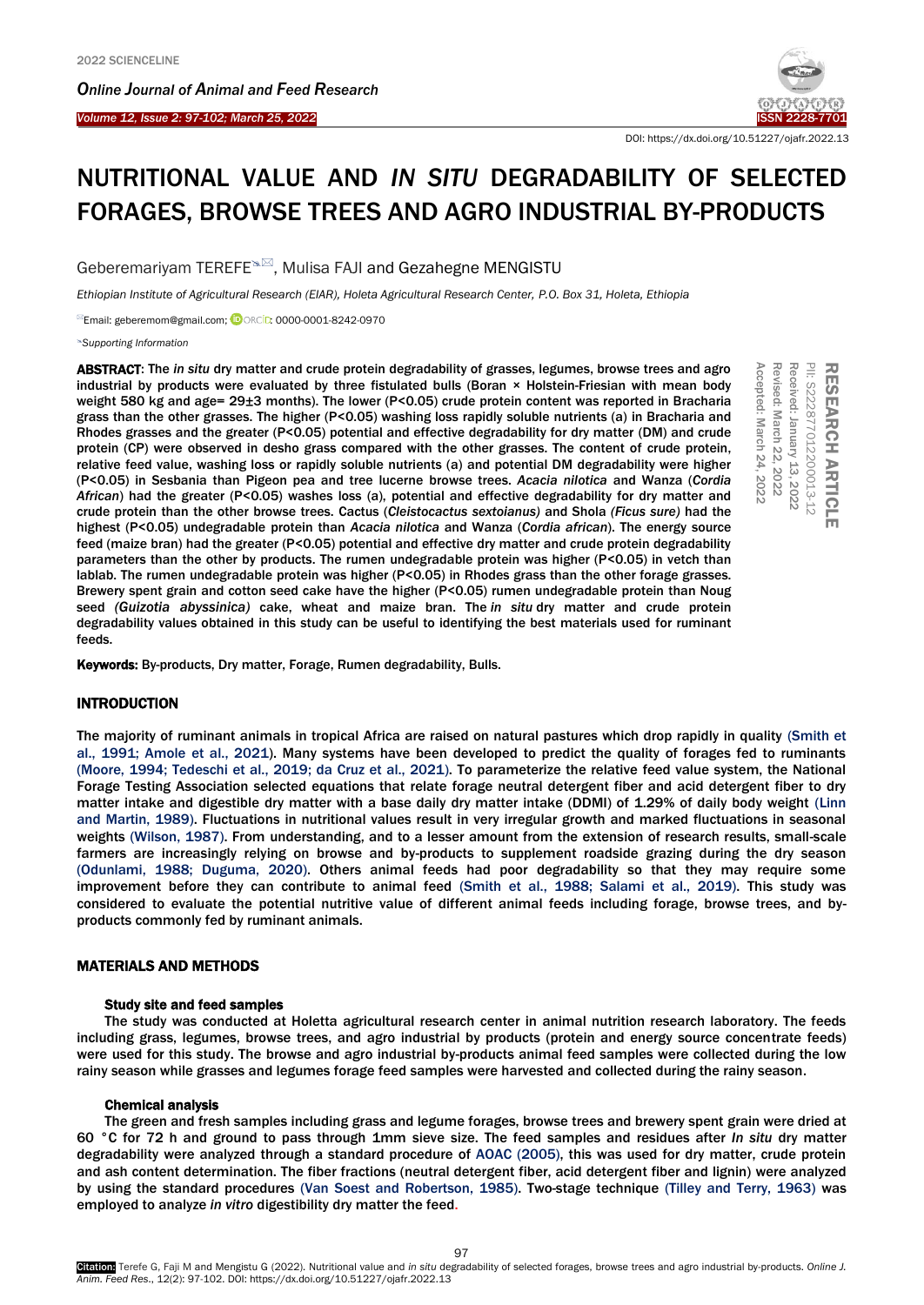## *In situ* dry matter and crude protein degradability

The rumen degradability of the feeds was evaluated through [\(Orskov, 1982\)](#page-5-12) procedure. All fee samples were ground to pass through 2mm sieve size. Duplicated feed samples were weighted (3 g) in a 6.5  $\times$  14 cm nylon bag (50 µm pore size) and incubated in the rumens of three fistulated Boran × Holstein-Friesian bulls. The average body weight and age of experimental bulls were 580 kg and 29±3 months, respectively. The bulls were fed natural pasture hay (5.6% CP) *ad libitum* and about 2 kg concentrate feed (19.86% CP) bull<sup>1</sup> day<sup>1</sup> on dry mater basis. The bulls were offered the concentrate feed at every morning of 8 A.M. The bulls were housed in individual pens and provided water *ad libitum.* The bags with feed samples were incubated for 6, 12, 24, 48, 72, and 96 h. After removing the bag from rumen, it was washed in running water. Washing losses were determined in duplicate by weighing nylon bags with 3 g feed and then soaked in a tap water for about 30 minutes. The nylon bags were dried in oven at 60 $\degree$ c for 72h and then weighed to determine the dry weight of the residues. Based on the following formula dry matter degradability was determined.

Dry matter degradability was calculated by  $=\frac{((BW+S1)-(BW+RW))}{S1-N} * 100$  $S1 * DM$ 

Where: BW = Bag weight, RW = Residue weight,  $S1$  = Sample weight, DM = Absolute dry matter of the original sample

Degradability (Y) of DM/CP was calculated by using the following equation

 $Y = P = a + b (1 - e^{-ct})$ , where:

a = soluble fraction

b = insoluble but potentially degradable fraction

c = degradation rate constant of the b fraction

 $t =$  degradation time (0, 6, 12, 24, 48, 72, and 96 h) and  $e =$  base for natural logarithm

#### Statistical analysis

The degradability parameters (a, b, and c) were estimated by using the general linear model procedures of statistical analysis, version 9.3 [\(Guide, 2010\)](#page-5-13). Mean separation test was made using least significant differences analysis at P≤ 0.05. The linear model used was: Yij=  $\mu$  + Fi + eij

where: Yij = response variable,  $\mu$  = Overall mean, Fi = ith feed effect and eij = residual error.

Potential degradability (PD) for DM and CP was determined by the equation:  $PD = a + b$ ,

Effective degradability (ED) for DM and CP was calculated through, ED =  $a + bc/k + c$  where:  $a =$  soluble fraction b = insoluble but potentially degradable fraction  $c =$  degradation rate constant of the b fraction  $k =$  rumen outflow rate (assumed to be 0.03/h). The effective degradability crude protein is similar to rumen degradable protein (RDP). The rumen undegradable protein (RUP) of each the sample was calculated as: RUP = 100 - RDP

#### RESULT AND DISCUSSION

#### Nutrient content and Relative feed value

The mean nutrient content of different animal feeds is presented Table (1). The higher (P<0.05) relative feed value and net energy content were obtained in Bracharia and Rhodes grasses compared with the other grasses. The lower (P<0.05) crude protein content was recorded in Bracharia grass than the other grass. Sesbania had the greater (P < 0.05) crude protein, relative feed value and net energy than the pigeon pea and tree lucerne browse forages. Vetch had a better (P<0.05) nutritional value than lablab. As compared with the other browse species, the higher (P<0.05) crude protein content and the better (P<0.05) relative feed value were observed in Wanza (*Cordia africana)* and cactus (*Cleistocactus sextoianus)*, respectively. Agam (*Carissa spinarum* L.) had the higher (*P*<0.05) net energy than Wanza (*Cordia africana)* and cactus (*Cleistocactus sextoianus*, but non-significantly different (*P* >0.05) with *Acacia nilotica*. Among concentrate feeds, Noug seed cake had the greater (p < 0.05) crude protein content and relative feed value than the other concentrate feeds.

#### Digestibility and fiber component

The average fiber fractions, digestibility and dry matter intake of grass and legume forages, browse species and agro industrial by product feed is presented in Table 2. The elephant grasses had the greater (P<0.05) acid detergent fiber (ADF), Acid detergent lignin (ADL) and Neutral detergent fiber (NDF) content than the other grasses. The *in vitro* dry matter digestibility, the calculated total digestible nutrient and dry matter intake were better (P< 0.05) in Bracharia and Rhodes grasses than elephant and desho grasses. Moreover, Rhodes grass had the higher (P< 0.05) dryb matter intake than desho grass. Sesbania had the lower (P<0.05) fiber fractions (ADF and NDF) compared with Pigeon pea and Tree lucerne browse legumes. Vetch had a better (P<0.05) *in vitro* dry matter digestibility and dry matter intake than lablab As compared with the other browse species, the least (P<0.05) fiber components in cactus (*Cleistocactus sextoianus* and the greater (P<0.05) total digestible nutrient in *Acacia nilotica* and Agam (*Carissa spinarum* L.) were reported in this finding. The higher (P<0.05) neutral detergent fiber (NDF), acid detergent fiber (ADF) and acid detergent lignin (ADL) content were reported in brewery spent grain and cotton seed cake than the other agro industrial by products. Noug (*Guizotia abyssinica*) seed cake and wheat bran have the greater (P<0.05) *in vitro* dry matter digestibility, calculated total digestible nutrient and dry matter intake compared with the other agro industrial by products.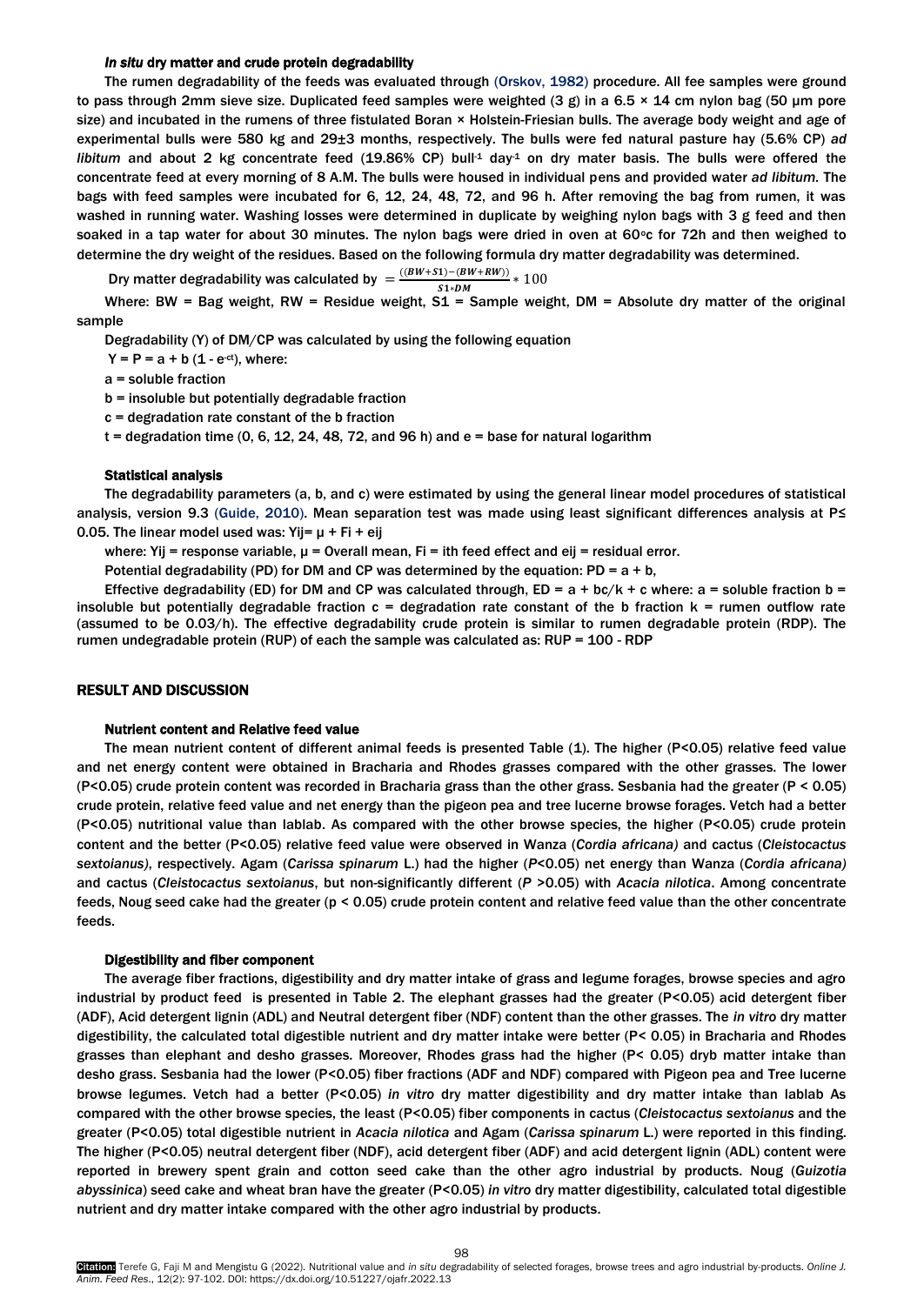Table 1 - Nutrient content and relative feed value of grass and legume forages, browse species and by product feeds

|                                                                                                                                                                       |                                   | <b>Nutrient Parameters (%, DM basis)</b> |                    |                    |                     |                                        |  |  |
|-----------------------------------------------------------------------------------------------------------------------------------------------------------------------|-----------------------------------|------------------------------------------|--------------------|--------------------|---------------------|----------------------------------------|--|--|
| Feeds                                                                                                                                                                 |                                   | DM                                       | Ash                | СP                 | <b>RFV</b>          | <b>NE1</b><br>(Mcal Kg <sup>-1</sup> ) |  |  |
| Forage<br>Grasses                                                                                                                                                     | Bracharia grass                   | 92.92 <sup>a</sup>                       | 8.92 <sup>b</sup>  | 7.35 <sup>b</sup>  | 90.19a              | 1.45a                                  |  |  |
|                                                                                                                                                                       | Desho grass                       | 90.82 <sup>d</sup>                       | 13.06a             | 9.85a              | 81.62 <sup>b</sup>  | 1.30 <sup>b</sup>                      |  |  |
|                                                                                                                                                                       | Elephant grass                    | 91.53 <sup>b</sup>                       | 11.74a             | 8.78a              | 74.36 <sup>c</sup>  | 1.24c                                  |  |  |
|                                                                                                                                                                       | Rhodes grass                      | 91.16c                                   | 12.66a             | 9.96a              | 92.37a              | 1.45a                                  |  |  |
|                                                                                                                                                                       | <b>SE</b>                         | 0.09                                     | 0.51               | 0.35               | 1.07                | 0.01                                   |  |  |
|                                                                                                                                                                       | <b>CV</b>                         | 0.19                                     | 8.80               | 8.01               | 2.54                | 1.94                                   |  |  |
|                                                                                                                                                                       | <b>LSD</b>                        | 0.28                                     | 1.63               | 1.12               | 3.44                | 0.04                                   |  |  |
|                                                                                                                                                                       | Pigeon pea                        | 92.58                                    | 13.39a             | 20.55c             | 108.01 <sup>b</sup> | 1.33 <sup>b</sup>                      |  |  |
|                                                                                                                                                                       | Sesbania                          | 91.96                                    | 10.14 <sup>b</sup> | 30.81 <sup>a</sup> | 224.02 <sup>a</sup> | 1.67a                                  |  |  |
| <b>Browse</b>                                                                                                                                                         | <b>Tree lucerne</b>               | 91.20                                    | 5.56c              | 25.55 <sup>b</sup> | 100.19 <sup>b</sup> | 1.40 <sup>b</sup>                      |  |  |
| Legumes                                                                                                                                                               | <b>SE</b>                         | 0.21                                     | 1.13               | 0.53               | 17.74               | 0.05                                   |  |  |
|                                                                                                                                                                       | <b>CV</b>                         | 0.43                                     | 7.91               | 3.92               | 24.16               | 5.90                                   |  |  |
|                                                                                                                                                                       | <b>LSD</b>                        | 0.51                                     | 0.67               | 0.45               | 3.24                | 0.01                                   |  |  |
|                                                                                                                                                                       | Vetch                             | 93.16a                                   | 14.57              | 28.35a             | 116.52 <sup>b</sup> | 1.41                                   |  |  |
|                                                                                                                                                                       | Lablab                            | 91.10 <sup>b</sup>                       | 14.28              | 22.55 <sup>b</sup> | 120.58a             | 1.40                                   |  |  |
| Forage<br>Legumes                                                                                                                                                     | <b>SE</b>                         | 0.21                                     | 1.13               | 0.53               | 17.74               | 0.05                                   |  |  |
|                                                                                                                                                                       | <b>CV</b>                         | 0.43                                     | 7.91               | 3.92               | 24.16               | 5.90                                   |  |  |
|                                                                                                                                                                       | <b>LSD</b>                        | 0.51                                     | 0.67               | 0.45               | 3.24                | 0.01                                   |  |  |
|                                                                                                                                                                       | Acacia nilotica                   | 90.63bc                                  | 2.25e              | 14.78 <sup>b</sup> | 188.03 <sup>b</sup> | 1.89a <sub>b</sub>                     |  |  |
|                                                                                                                                                                       | Agam (Carissa spinarum L.)        | 90.20c                                   | 8.75 <sup>d</sup>  | 8.34c              | 167.53bc            | 1.90 <sup>a</sup>                      |  |  |
|                                                                                                                                                                       | Cactus (Cleistocactus sextoianus) | 91.00 <sup>b</sup>                       | 19.72a             | 8.92c              | 359.46a             | 1.86 <sup>b</sup>                      |  |  |
| <b>Browse</b>                                                                                                                                                         | Wanza (Cordia african)            | 93.23a                                   | 11.84 <sup>b</sup> | 22.83a             | 191.70 <sup>b</sup> | 1.64c                                  |  |  |
| <b>Trees</b>                                                                                                                                                          | Shola (Ficus sure)                | 93.37a                                   | 10.15c             | 15.85 <sup>b</sup> | 142.33c             | 1.63c                                  |  |  |
|                                                                                                                                                                       | <b>SE</b>                         | 0.16                                     | 0.30               | 0.45               | 9.54                | 0.01                                   |  |  |
|                                                                                                                                                                       | CV                                | 0.31                                     | 4.87               | 5.45               | 7.88                | 1.07                                   |  |  |
|                                                                                                                                                                       | <b>LSD</b>                        | 0.53                                     | 0.97               | 0.59               | 31.12               | 0.4                                    |  |  |
|                                                                                                                                                                       | Brewery grain                     | 23.17 <sup>b</sup>                       | 4.23c              | 25.43c             | 96.77d              | 1.57c                                  |  |  |
| By<br>products                                                                                                                                                        | <b>Cotton seed cake</b>           | $90.55^{\circ}$                          | 4.99 <sup>b</sup>  | 29.51 <sup>b</sup> | 117.82c             | 1.34 <sup>d</sup>                      |  |  |
|                                                                                                                                                                       | Maize Bran                        | 91.31a                                   | 5.39 <sup>b</sup>  | 11.06e             | 192.05 <sup>b</sup> | 1.99a                                  |  |  |
|                                                                                                                                                                       | Noug seed cake                    | 91.31a                                   | 8.04a              | 34.08a             | 280.71 <sup>a</sup> | 1.87 <sup>b</sup>                      |  |  |
|                                                                                                                                                                       | Wheat bran                        | 90.6a                                    | 4.00c              | 16.60 <sup>d</sup> | 206.66 <sup>b</sup> | 2.01a                                  |  |  |
|                                                                                                                                                                       | <b>SE</b>                         | 0.77                                     | 0.16               | 0.44               | 4.96                | 0.03                                   |  |  |
|                                                                                                                                                                       | CV                                | 1.73                                     | 5.26               | 3.18               | 4.81                | 2.51                                   |  |  |
|                                                                                                                                                                       | <b>LSD</b>                        | 2.52                                     | 0.53               | 1.45               | 16.18               | 0.08                                   |  |  |
| Mean values in the columns without common superscripts are significantly different at (P<0.05), DM=                                                                   |                                   |                                          |                    |                    |                     |                                        |  |  |
| dry matter, CP = Crude protein, RFV = Relative feed value, NE = Net energy, SE= standard error, CV=<br>coefficient variation and LSD = least significance differences |                                   |                                          |                    |                    |                     |                                        |  |  |

**Table 2 -** Means of fiber fraction, digestibility (%, DM basis) and dry matter intake (g Kg<sup>.1</sup> of body weight) of forages browse and by product feeds

|                                                                                                                                                                                                                |                                   | Fiber fractions and other components (%, DM basis) |                   |                    |                    |                    |                    |  |  |
|----------------------------------------------------------------------------------------------------------------------------------------------------------------------------------------------------------------|-----------------------------------|----------------------------------------------------|-------------------|--------------------|--------------------|--------------------|--------------------|--|--|
| Feeds                                                                                                                                                                                                          |                                   | <b>ADF</b>                                         | <b>ADL</b>        | <b>NDF</b>         | <b>IVDMD</b>       | <b>TDN</b>         | DMI                |  |  |
| Forage<br><b>Grasses</b>                                                                                                                                                                                       | Bracharia grass                   | 32.34c                                             | 3.88c             | 65.71bc            | 62.26a             | 59.61 <sup>a</sup> | 18.3 <sub>ab</sub> |  |  |
|                                                                                                                                                                                                                | Desho grass                       | 38.39 <sup>b</sup>                                 | 4.76 <sup>b</sup> | 67.26 <sup>b</sup> | 63.08a             | 51.79 <sup>b</sup> | 17.8 <sup>b</sup>  |  |  |
|                                                                                                                                                                                                                | Elephant grass                    | 40.72 <sup>a</sup>                                 | 5.17a             | 71.54a             | 46.72c             | 48.79c             | 16.8c              |  |  |
|                                                                                                                                                                                                                | Rhodes grass                      | 32.59c                                             | 4.11c             | 63.96c             | 51.35 <sup>b</sup> | 59.29 <sup>a</sup> | 18.8 <sup>a</sup>  |  |  |
|                                                                                                                                                                                                                | <b>SE</b>                         | 0.50                                               | 0.13              | 0.66               | 1.17               | 0.64               | 1.23               |  |  |
|                                                                                                                                                                                                                | <b>CV</b>                         | 2.76                                               | 5.69              | 1.98               | 4.22               | 2.34               | 1.99               |  |  |
|                                                                                                                                                                                                                | <b>LSD</b>                        | 1.59                                               | 0.41              | 2.12               | 3.77               | 2.05               | 0.5                |  |  |
|                                                                                                                                                                                                                | Pigeon pea                        | 36.96 <sup>a</sup>                                 | 8.32              | 51.77a             | 55.28c             | 53.63 <sup>b</sup> | 23.2 <sup>b</sup>  |  |  |
|                                                                                                                                                                                                                | Sesbania                          | 24.11 <sup>b</sup>                                 | 7.16              | 31.32 <sup>b</sup> | 66.27 <sup>a</sup> | 70.23a             | 40.7a              |  |  |
| <b>Browse</b>                                                                                                                                                                                                  | <b>Tree lucerne</b>               | 34.37a                                             | 8.01              | 57.70 <sup>a</sup> | 61.64 <sup>b</sup> | 56.97 <sup>b</sup> | 20.8 <sup>b</sup>  |  |  |
| <b>Legumes</b>                                                                                                                                                                                                 | <b>SE</b>                         | 1.64                                               | 0.37              | 2.87               | 1.10               | 2.13               | 2.62               |  |  |
|                                                                                                                                                                                                                | <b>CV</b>                         | 9.23                                               | 10.44             | 11.45              | 3.53               | 7.06               | 18.59              |  |  |
|                                                                                                                                                                                                                | <b>LSD</b>                        | 1.45                                               | 0.32              | 1.23               | 2.14               | 4.67               | 5.67               |  |  |
|                                                                                                                                                                                                                | Vetch                             | 34.09                                              | 6.78              | 49.90 <sup>a</sup> | 58.06 <sup>b</sup> | 57.34              | 24.1               |  |  |
|                                                                                                                                                                                                                | Lablab                            | 34.54                                              | 7.07              | 47.86 <sup>b</sup> | 61.40a             | 56.76              | 25.1               |  |  |
| Forage                                                                                                                                                                                                         | <b>SE</b>                         | 1.64                                               | 0.37              | 2.87               | 1.10               | 2.13               | 2.62               |  |  |
| <b>Legumes</b>                                                                                                                                                                                                 | CV                                | 9.23                                               | 10.44             | 11.45              | 3.53               | 7.06               | 18.59              |  |  |
|                                                                                                                                                                                                                | <b>LSD</b>                        | 1.45                                               | 0.32              | 1.23               | 2.14               | 4.67               | 5.67               |  |  |
|                                                                                                                                                                                                                | Acacia nilotica                   | $17.30^{bc}$                                       | 9.69a             | 37.32c             | 58.20 <sup>a</sup> | 79.02ab            | $32.1^{bc}$        |  |  |
|                                                                                                                                                                                                                | Agam (Carissa spinarum L.)        | 16.57c                                             | $10.67$ a         | 42.20 <sup>b</sup> | 50.75c             | 79.96ª             | 28.5 <sup>cd</sup> |  |  |
|                                                                                                                                                                                                                | Cactus (Cleistocactus sextoianus) | 18.43 <sup>b</sup>                                 | 4.02 <sup>d</sup> | $26.40^{\circ}$    | 53.13bc            | 77.56 <sup>b</sup> | 62.2a              |  |  |
| <b>Browse</b>                                                                                                                                                                                                  | Wanza (Cordia african)            | 26.71a                                             | 8.45 <sup>b</sup> | 33.03 <sup>d</sup> | 55.59 <sup>b</sup> | 66.86c             | 36.4 <sup>b</sup>  |  |  |
| <b>Trees</b>                                                                                                                                                                                                   | Shola (Ficus sure)                | 26.72a                                             | 6.93c             | 44.49 <sup>a</sup> | 58.43a             | 66.86c             | 26.9 <sup>d</sup>  |  |  |
|                                                                                                                                                                                                                | <b>SE</b>                         | 0.37                                               | 0.34              | 0.60               | 0.78               | 0.48               | 1.44               |  |  |
|                                                                                                                                                                                                                | <b>CV</b>                         | 3.05                                               | 7.33              | 2.93               | 2.45               | 1.12               | 6.68               |  |  |
|                                                                                                                                                                                                                | <b>LSD</b>                        | 1.21                                               | 0.34              | 1.45               | 1.11               | 1.57               | 4.68               |  |  |
|                                                                                                                                                                                                                | Brewery grain                     | 27.93 <sup>b</sup>                                 | 6.43a             | 64.63a             | 63.10c             | 65.29c             | 18.57 <sup>d</sup> |  |  |
|                                                                                                                                                                                                                | <b>Cotton seed cake</b>           | 36.72a                                             | 6.05a             | 47.65 <sup>b</sup> | 51.35 <sup>d</sup> | 53.94 <sup>d</sup> | 25.20c             |  |  |
|                                                                                                                                                                                                                | <b>Maize Bran</b>                 | $12.12^d$                                          | 3.16 <sup>b</sup> | 38.50 <sup>c</sup> | 76.19 <sup>b</sup> | 85.73a             | 31.17 <sup>b</sup> |  |  |
| By<br>products                                                                                                                                                                                                 | Noug seed cake                    | 16.38c                                             | 4.14 <sup>b</sup> | 25.26 <sup>d</sup> | 79.46 <sup>a</sup> | 80.20 <sup>b</sup> | 47.57 <sup>a</sup> |  |  |
|                                                                                                                                                                                                                | Wheat bran                        | 10.97 <sup>d</sup>                                 | 3.16 <sup>b</sup> | 36.17 <sup>c</sup> | 82.01a             | 87.18a             | 33.17 <sup>b</sup> |  |  |
|                                                                                                                                                                                                                | SE                                | 1.00                                               | 0.33              | 0.92               | 0.90               | 1.29               | 0.7                |  |  |
|                                                                                                                                                                                                                | CV                                | 8.33                                               | 12.66             | 3.73               | 2.20               | 3.01               | 3.93               |  |  |
|                                                                                                                                                                                                                | <b>LSD</b>                        | 3.01                                               | 1.10              | 2.98               | 2.92               | 2.52               | 18.28              |  |  |
| Mean values in the columns without common letters are significantly different at (P<0.05), NDF= Neutral                                                                                                        |                                   |                                                    |                   |                    |                    |                    |                    |  |  |
| detergent fiber, ADF= Acid detergent fiber, ADL= Acid detergent lignin, IVDMD=Invitro dry matter<br>digestibility, TDN= Total digestible nutrient, DMI= dry matter intake, SE= standard error, CV= coefficient |                                   |                                                    |                   |                    |                    |                    |                    |  |  |
| variation and LSD = least significance differences.                                                                                                                                                            |                                   |                                                    |                   |                    |                    |                    |                    |  |  |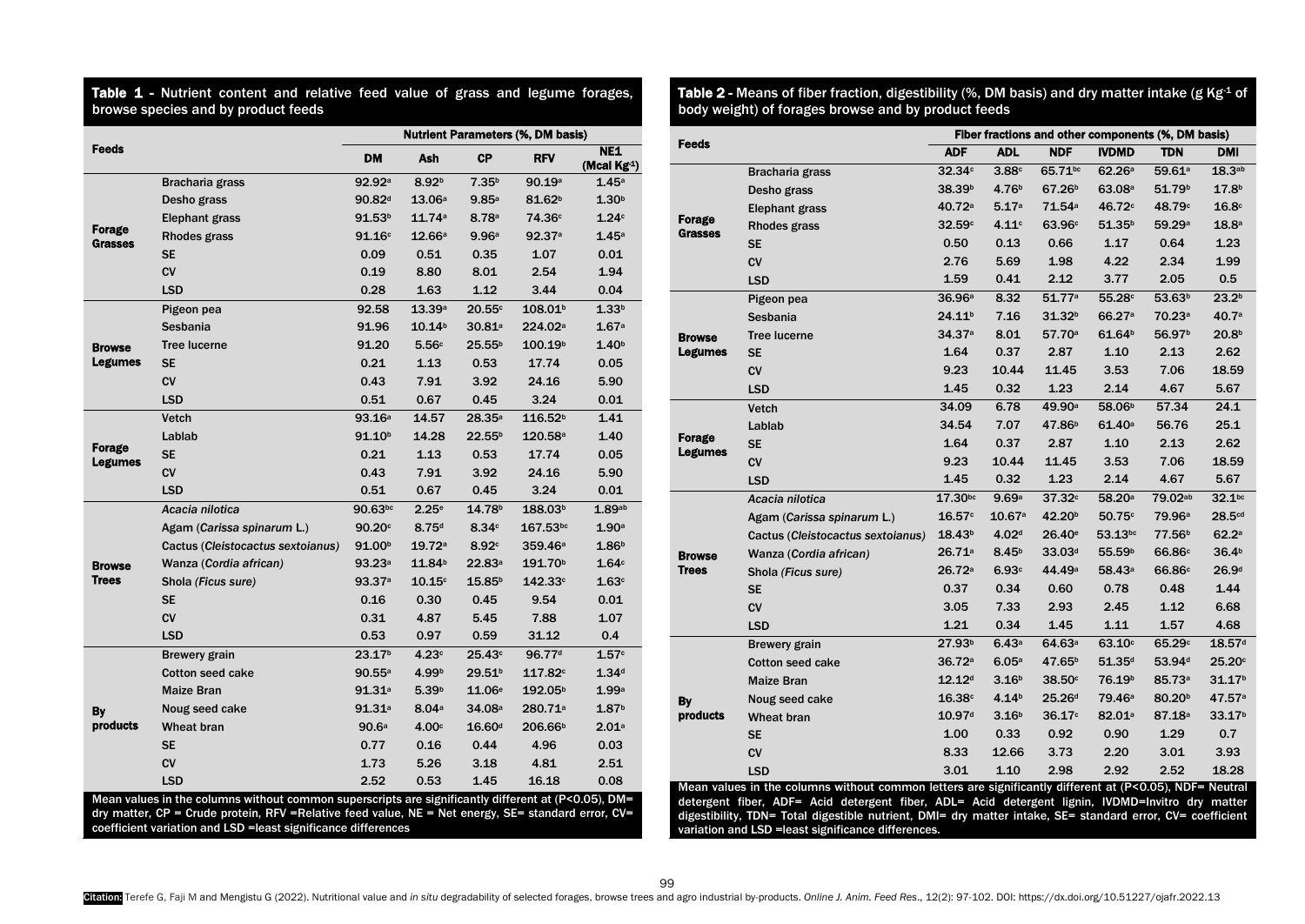## Dry matter degradability

The mean dry matter degradability of different grass, legume, browse species and agro industrial by product feeds is presented in Table 3. The washing loss (a) was higher (P<0.05) in Bracharia and Rhodes grasses than the other grasses but the higher (P<0.05) potential and effective DM degradability was observed in desho grass compared to other grasses. As compared with the other browse legumes, the lower (P<0.05) washing loss and the higher potential and effective DM degradability (P<0.05) were recorded in Pigeon pea and tree lucerne, respectively. Sesbania had the higher potential DM degradability while Pigeon pea and tree lucerne had the lowest values, meaning that the amount of dissolved material in Sesbania was the highest. *Acacia nilotica* and Wanza (*Cordia africana*) browses have the higher (P<0.05) washes loss, potential and effective degradability than the other browse species. Among concentrate feeds, maize bran and wheat bran had he superior (P<0.05) water wash fraction, potential and effective dry matter degradability than the other concentrate feeds.

|                                                                                                                                       |                                   |                    | Parameters (%, DM basis) |                   |                    |                    |  |  |  |
|---------------------------------------------------------------------------------------------------------------------------------------|-----------------------------------|--------------------|--------------------------|-------------------|--------------------|--------------------|--|--|--|
| <b>Feeds</b>                                                                                                                          |                                   | a                  | b                        | c                 | <b>PD</b>          | <b>ED</b>          |  |  |  |
| Forage<br><b>Grasses</b>                                                                                                              | Bracharia grass                   | 10.41a             | 45.55 <sup>b</sup>       | $0.030^{bc}$      | 55.96 <sup>b</sup> | 33.38 <sup>b</sup> |  |  |  |
|                                                                                                                                       | Desho grass                       | 7.73 <sup>b</sup>  | 56.83 <sup>a</sup>       | $0.037$ ba        | 64.56 <sup>a</sup> | 38.97 <sup>a</sup> |  |  |  |
|                                                                                                                                       | Elephant grass                    | 7.22 <sup>b</sup>  | 44.25 <sup>b</sup>       | 0.038a            | 51.47 <sup>c</sup> | 32.03 <sup>b</sup> |  |  |  |
|                                                                                                                                       | <b>Rhodes grass</b>               | 9.64a              | 40.77c                   | 0.028c            | 50.42 <sup>c</sup> | 29.45c             |  |  |  |
| <b>Browse</b><br><b>Legumes</b>                                                                                                       | Pigeon pea                        | 8.20c              | 31.46c                   | 0.06 <sup>b</sup> | 39.66 <sup>b</sup> | 28.91 <sup>b</sup> |  |  |  |
|                                                                                                                                       | Sesbania                          | 21.19a             | 46.58 <sup>b</sup>       | 0.07 <sup>b</sup> | 67.77 <sup>a</sup> | 52.62 <sup>b</sup> |  |  |  |
|                                                                                                                                       | <b>Tree lucerne</b>               | 10.39 <sup>b</sup> | 56.06 <sup>a</sup>       | 0.10a             | 66.45 <sup>a</sup> | 53.48a             |  |  |  |
| Forage<br><b>Legumes</b>                                                                                                              | <b>Vetch</b>                      | 25.07a             | 35.79b                   | 0.08 <sup>b</sup> | 60.86 <sup>b</sup> | 51.13 <sup>b</sup> |  |  |  |
|                                                                                                                                       | Lablab                            | 21.41 <sup>b</sup> | 52.53a                   | 0.13a             | 73.93 <sup>a</sup> | 63.87 <sup>a</sup> |  |  |  |
|                                                                                                                                       | Acacia nilotica                   | 9.15a              | 75.70a                   | 0.05 <sup>b</sup> | 84.85 <sup>a</sup> | 57.00 <sup>a</sup> |  |  |  |
|                                                                                                                                       | Agam (Carissa spinarum L.)        | 9.69 <sup>b</sup>  | 53.16 <sup>cd</sup>      | 0.07a             | 62.84c             | 46.40 <sup>b</sup> |  |  |  |
| <b>Browse</b><br><b>Trees</b>                                                                                                         | Cactus (Cleistocactus sextoianus) | 8.82 <sup>b</sup>  | 50.52 <sup>d</sup>       | 0.05 <sup>b</sup> | 59.35 <sup>d</sup> | 41.39c             |  |  |  |
|                                                                                                                                       | Wanza (Cordia africana)           | 11.96a             | 61.16 <sup>b</sup>       | 0.04c             | 73.12 <sup>b</sup> | 47.44 <sup>b</sup> |  |  |  |
|                                                                                                                                       | Shola (Ficus sure)                | 8.58 <sup>b</sup>  | 55.54c                   | 0.04c             | 64.12 <sup>c</sup> | 41.43c             |  |  |  |
| By products                                                                                                                           | <b>Brewery grain</b>              | 8.82 <sup>e</sup>  | 60.05c                   | 0.07 <sup>b</sup> | 67.87 <sup>d</sup> | 42.96 <sup>e</sup> |  |  |  |
|                                                                                                                                       | Noug seed cake                    | 9.27 <sup>d</sup>  | 64.18 <sup>b</sup>       | 0.24a             | 73.45bc            | 66.10 <sup>c</sup> |  |  |  |
|                                                                                                                                       | <b>Cotton seed cake</b>           | 14.94c             | 56.55c                   | 0.03 <sup>b</sup> | 71.49 <sup>c</sup> | 43.57 <sup>d</sup> |  |  |  |
|                                                                                                                                       | <b>Wheat bran</b>                 | 21.05 <sup>b</sup> | 54.11c                   | 0.27a             | 75.16 <sup>b</sup> | 69.60 <sup>b</sup> |  |  |  |
|                                                                                                                                       | Maize bran                        | 26.64a             | 70.66 <sup>a</sup>       | 0.07 <sup>b</sup> | 97.30a             | 75.02 <sup>a</sup> |  |  |  |
| Mean values in the columns without common superscripts are different at (P<0.05): a = soluble fraction, b = insoluble but potentially |                                   |                    |                          |                   |                    |                    |  |  |  |

#### Table 3 - Ruminal dry matter degradation kinetics of different animal feeds

# *Crude protein degradability*

The average crude protein degradability of grass and legume forages, browse species and by product feeds was significantly affected by type and is presented in Table 4. The washing loss fraction (a) of crude protein was higher (P<0.05) in Bracharia and Rhodes grasses than the other grasses but the upper (P<0.05) potential and effective degradability of crude protein was observed in desho and Bracharia grasses. The desho and elephant grass have a smaller soluble CP fraction than Bracharia and Rhodes grasses. The rumen undegradable protein was better (P<0.05) in vetch (30.4%) than lablab (24.98%) forage. The rumen undegradable protein of Pigeon pea and Sesbania was increased by 23- 26% than the rumen undegradable protein of tree lucerne. *Acacia nilotica* and Wanza (*Cordia africana*) browse species had the higher (P<0.05) crude protein potential and effective degradability than the other browse species. The maize bran and wheat bran had the greater (P<0.05) soluble nutrient fraction, potential and effective crude protein degradability than the other concentrate feeds.

degradable fraction c = degradation rate constant of the b fraction, PD= Potential degradability and ED= Effective degradability (at 0.02)

In line with earlier finding by Hadjipanayiotou and Economides (2001) vetch had the highest CP content (28.35% DM basis) whereas the CP content of lablab relatively closes (22.55% DM basis). The low digestibility and dry matter intake of the feed could be attributed by the higher fiber components which might be limited a microbial access to digest feed and fiber content. The small amount of soluble DM fraction in desho and elephant grass is supported with the previous result of Kabi et al. (2005). The Sesbania browse have the greater potential dry matter degradability value while Pigeon pea and tree lucerne had the lowest values, meaning that the amount of dissolved material and the degradable components in Sesbania was the highest but this value is relatively lower as compared with the other report [\(Rahmat and Permana,](#page-5-16)  [2021\)](#page-5-16), the potential and effective dry matter degradability of vetch in this study is comparable with the previous study [\(Hadjipanayiotou and Economides, 2001\)](#page-5-14). The potential and effective degradability of DM and CP in *Acacia nilotica* and Wanza (*Cordia africana*) browse species in this study in agreement with the previous report [\(Rahmat and Permana,](#page-5-16)  [2021\)](#page-5-16). In this study desho and elephant grass have a smaller soluble CP fraction than Bracharia and Rhodes grasses,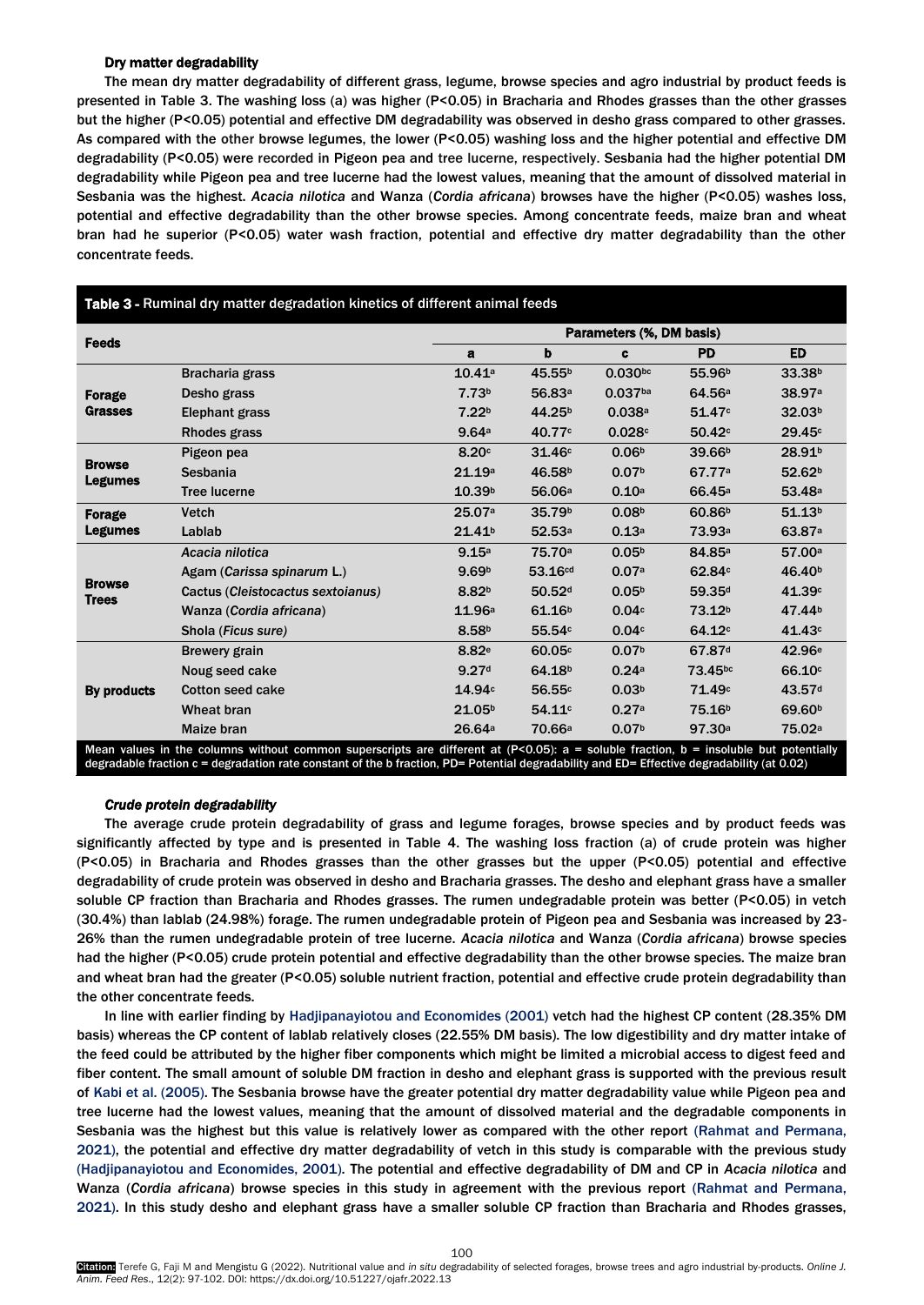which is comparable with the other finding [\(Kabi et al., 2005\)](#page-5-15). Comparable potential and effective crude protein degradability in the vetch has been reported in earlier [\(Hadjipanayiotou and Economides, 2001\)](#page-5-14).

| Table 4 - Ruminal crude protein degradation kinetics of different feeds |                                                         |                          |                    |                    |                                                                                       |                    |                    |  |  |
|-------------------------------------------------------------------------|---------------------------------------------------------|--------------------------|--------------------|--------------------|---------------------------------------------------------------------------------------|--------------------|--------------------|--|--|
|                                                                         |                                                         | Parameters (%, DM basis) |                    |                    |                                                                                       |                    |                    |  |  |
| <b>Feeds</b>                                                            |                                                         | a                        | b                  | c                  | <b>PD</b>                                                                             | <b>ED</b>          | <b>RUP</b>         |  |  |
| <b>Forage</b><br><b>Grasses</b>                                         | Bracharia grass                                         | 5.14a                    | 45.15 <sup>b</sup> | 0.031 <sup>b</sup> | 50.29 <sup>b</sup>                                                                    | 27.86 <sup>b</sup> | 72.14 <sup>b</sup> |  |  |
|                                                                         | Desho grass                                             | 1.04 <sup>b</sup>        | 56.43 <sup>a</sup> | 0.037a             | 57.47a                                                                                | 32.24a             | 67.76 <sup>c</sup> |  |  |
|                                                                         | Elephant grass                                          | 1.72 <sub>b</sub>        | 44.25 <sup>b</sup> | 0.038a             | 45.97c                                                                                | 26.53 <sup>b</sup> | 73.47 <sup>b</sup> |  |  |
|                                                                         | Rhodes grass                                            | 4.14a                    | 40.77 <sup>c</sup> | 0.028 <sup>b</sup> | 44.92c                                                                                | 23.95c             | 76.05 <sup>a</sup> |  |  |
| <b>Browse</b>                                                           | Pigeon pea                                              | 0.82c                    | 58.05 <sup>b</sup> | 0.07 <sub>b</sub>  | 58.87c                                                                                | 40.96c             | 59.04a             |  |  |
|                                                                         | Sesbania                                                | 14.94 <sup>a</sup>       | 56.55 <sup>b</sup> | 0.03 <sup>b</sup>  | 71.49 <sup>b</sup>                                                                    | 43.57 <sup>b</sup> | 56.43a             |  |  |
| <b>Legumes</b>                                                          | <b>Tree lucerne</b>                                     | 9.27 <sup>b</sup>        | 64.18 <sup>a</sup> | 0.24a              | 73.45a                                                                                | 66.10a             | 33.90 <sup>b</sup> |  |  |
| <b>Forage</b>                                                           | <b>Vetch</b>                                            | 21.05 <sup>b</sup>       | 54.11 <sup>b</sup> | 0.27a              | 75.16 <sup>b</sup>                                                                    | 69.60 <sup>b</sup> | 30.40a             |  |  |
| <b>Legumes</b>                                                          | Lablab                                                  | 26.64a                   | 70.66 <sup>a</sup> | 0.07 <sup>b</sup>  | 97.30a                                                                                | 75.02 <sup>a</sup> | 24.98 <sup>b</sup> |  |  |
|                                                                         | Acacia nilotica                                         | 7.23 <sup>b</sup>        | 75.46 <sup>a</sup> | 0.05 <sup>b</sup>  | 82.69 <sup>a</sup>                                                                    | 54.82 <sup>a</sup> | 45.18 <sup>c</sup> |  |  |
|                                                                         | Agam (Carissa spinarum L.)                              | 7.49 <sup>b</sup>        | 53.16cd            | 0.07a              | 60.64c                                                                                | 44.20 <sup>a</sup> | 55.80 <sup>b</sup> |  |  |
| <b>Browse</b><br><b>Trees</b>                                           | Cactus (Cleistocactus sextoianus)                       | 6.62 <sup>b</sup>        | 50.52 <sup>d</sup> | 0.05 <sup>b</sup>  | 57.15d                                                                                | 39.19c             | 60.81 <sup>a</sup> |  |  |
|                                                                         | Wanza (Cordia africana)                                 | 9.76a                    | 61.16 <sup>b</sup> | 0.04c              | 70.92 <sup>b</sup>                                                                    | 45.24 <sup>b</sup> | 54.76 <sup>b</sup> |  |  |
|                                                                         | Shola (Ficus sure)                                      | 6.52 <sup>b</sup>        | 55.46 <sup>c</sup> | 0.04c              | 61.98c                                                                                | 39.32c             | 60.68a             |  |  |
| By<br>products                                                          | <b>Brewery grain</b>                                    | 7.38 <sup>d</sup>        | 41.68c             | 0.04 <sup>b</sup>  | 48.08 <sup>e</sup>                                                                    | 29.73 <sup>d</sup> | 70.27 <sup>a</sup> |  |  |
|                                                                         | Noug seed cake                                          | 5.33c                    | 58.28 <sup>b</sup> | 0.22a              | 63.60c                                                                                | 56.40 <sup>c</sup> | 43.60 <sup>b</sup> |  |  |
|                                                                         | <b>Cotton seed cake</b>                                 | 1.95d                    | 56.08 <sup>b</sup> | 0.02 <sub>b</sub>  | 57.03 <sup>d</sup>                                                                    | 24.20 <sup>d</sup> | 75.80 <sup>a</sup> |  |  |
|                                                                         | Wheat bran                                              | 21.06 <sup>b</sup>       | 52.79 <sup>b</sup> | 0.26a              | 73.85 <sup>b</sup>                                                                    | 68.33 <sup>b</sup> | 31.67c             |  |  |
|                                                                         | Maize bran<br>Moon values in the columns without common | 25.64a                   | 70.66a             | 0.07 <sup>b</sup>  | 96.30a<br>cunorcarinte are different at $(D \times D)$ $D E$ , $a =$ coluble fraction | 74.02 <sup>a</sup> | 25.98c             |  |  |

Mean values in the columns without common superscripts are different at (P<0.05: a = soluble fraction, b = insoluble but potentially degradable fraction, c = degradation rate constant of the b fraction, PD= Potential degradability, ED= Effective degradability (at 0.02) and RUP=Rumen undegradable protein

# **CONCLUSION**

In the result of the current study the different grass and legume forages, browse legumes and trees as well as agro industrial by-products have good nutritional value. The *in situ* dry matter degradability and rumen undegradable protein of the studied feeds can be useful to predict the highest materials used for ruminant feeds. Among the studied forage feeds Rhodes grass, Pigeon pea, Sesbania, vetch, cactus (*Cleistocactus sextoianus)* and brewery by products had the higher rumen undegradable protein than the other animal feeds and recommended for ruminant feeds.

# DECLARATIONS

#### Corresponding author

Geberemariyam TEREFE; Email: [geberemom@gmail.com](mailto:geberemom@gmail.com) : ORCID[: https://orcid.org/0000-0001-8242-0970](https://orcid.org/0000-0001-8242-0970)

#### Data availability

The data used to support the findings of this study are available from the corresponding author on reasonable request.

#### Authors' contributions

Conceptualization, investigation methodology, and writing - original draft was done by G. Terefe; data cleaning and data analysis by SAS software was done by M. Faji; formal analysis and writing, review and editing of the paper was done by G. Mengistu.

### Conflicts of interest

The authors declare that they have no conflicts of interest.

# REFERENCES

<span id="page-4-0"></span>Amole T, Augustine A, Balehegn M, Adesogoan AT (2021). Livestock feed resources in the West African Sahel. Agronomy Journal, 114(1): 26-45. DOI: [https://doi.org/10.1002/agj 2.20955](https://doi.org/10.1002/agj%202.20955)